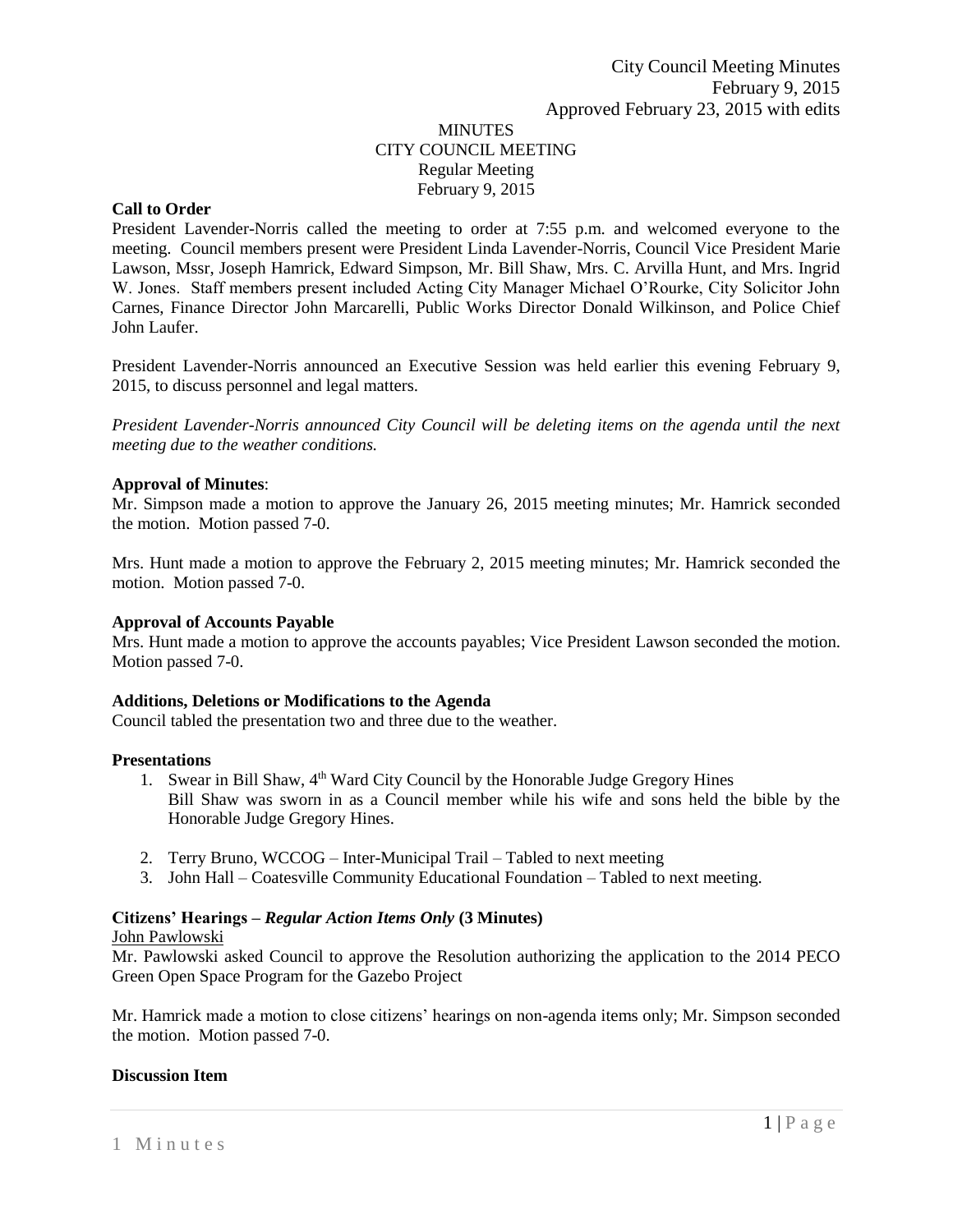Mr. Simpson asked to table the discussion items until the next meeting due to weather conditions, Council unanimously approved.

- 1. Discuss City Manager Search
- 2. Discuss Welcoming Committee
- 3. Discuss Beautification Committee
- 4. Discuss Fireworks

## **Regular Action Items**

1. Receive and consider waivers for the Coatesville Bible Fellowship Church, 359 East Lincoln Highway, zoned C-2 Commercial. The application seeks to reconfigure the shared lot line between the Church on lot 1 (U.P.I. 16-5-210) and the single parsonage home on Lot 2 (U.P.I. 16- 5-211). There is no construction as part of the application.

Mr. Simpson made a motion to approve a Resolution with the waivers for the Coatesville Bible Fellowship Church, 359 East Lincoln Highway, zoned C-2 Commercial. The application seeks to reconfigure the shared lot line between the Church on lot 1 (U.P.I. 16-5-210) and the single parsonage home on Lot 2 (U.P.I. 16-5-211); Vice President Lawson seconded the motion. Motion passed 7-0.

- 2. Receive and consider Contract #1 Best Management Practices Infrastructure Improvements Inlet replacement bid award. Mr. Simpson made a motion to approve Land Tech Enterprises, Inc., Contract #1 – Best Management Practices Infrastructure Improvements Inlet replacement in the amount of \$154,810.00; Mrs. Hunt seconded the motion. Motion passed 7-0.
- 3. Receive and consider Contract #2 Best Management Practices Infrastructure Improvements Inlet Replacement – Oak Street – bid replacement award Mr. Simpson made a motion to approve Land Tech Enterprises, Inc., Contract #2 – Best Management Practices Infrastructure Improvements Inlet replacement – Oak Street in the amount of \$131,770.00; Vice President Lawson seconded the motion. Motion passed 7-0.
- 4. Receive and consider Contract #3 Salt Shed and Storage Shed Demolition and Reconstruction bid award

Vice President Lawson made a motion to reject the bids for contract #3 Salt Shed and Storage Shed Demolition and Reconstruction bids; Mrs. Hunt seconded the motion. Motion passed 7-0.

- 5. Receive and consider Contract # 4 Re-Roofing of City Hall bid award Mrs. Hunt made a motion to approve Contract #4 Reroofing of City Hall to Pro Com Roofing Corp in the amount of \$127,890.00; Vice President Lawson seconded the motion. Motion passed 7-0.
- 6. Receive and consider liaison position for Various City Department Council tabled the item until the next meeting.
- 7. Receive and consider First Reading an Ordinance amending Chapter 218 Vehicle and Traffic for the City of Coatesville, Chester County, Pennsylvania Mrs. Hunt made a motion to approve the first reading an Ordinance amending Chapter 218 – Vehicle and Traffic for the City of Coatesville, Chester County, Pennsylvania; Vice President Lawson seconded the motion. Motion passed 7-0.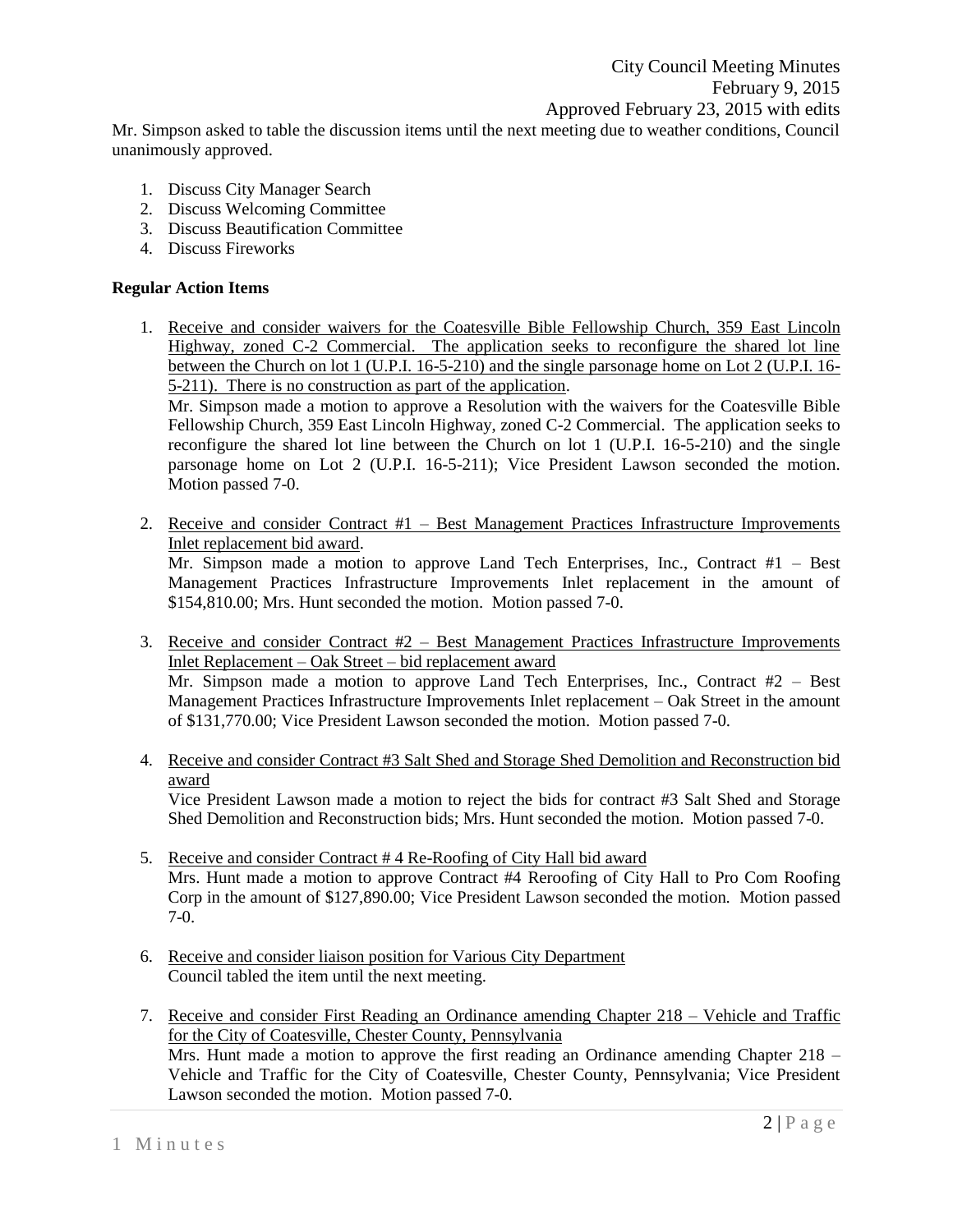- 8. Receive and consider First Reading an Ordinance amending Chapter 218-31 Stop Intersection designated for the City of Coatesville. Chester County, Pennsylvania Mrs. Jones made a motion to approve First Reading an Ordinance amending Chapter 218-31 – Stop Intersection designated for the City of Coatesville, Chester County, Pennsylvania; Mr. Simpson seconded the motion. Motion passed 7-0.
- 9. Receive and consider a Resolution authorizing the application to the 2014 PECO Green Open Space Program for the Gazebo Project Mrs. Hunt made a motion to approve a Resolution authorizing the application to the 2014 Green Open Space Program for the Gazebo Project; Mr. Hamrick seconded the motion. Motion passed 7-0.
- 10. Receive and consider Resolution approving a Writ for a Special Election Mr. Simpson made a motion to approve a Resolution Approving the Writ for Special Election; Vice President Lawson seconded the motion. Motion passed 7-0.

## **Solicitors Report**

Mr. Carnes announced the Family Dollar Store recently received the proposed bond for Public improvements and have been notified that the Highway Occupancy Permit is anticipated shortly.

The Zoning Ordinance amendments have been readvertised for consideration for passage by City Council on February 23, 2015.

Ordinance were prepared and to address parking prohibited on North 9<sup>th</sup> Avenue from Coates Street to Poplar Street and stop signs on North 9<sup>th</sup> Avenue to Poplar Street. Resolved special election with Department of Voter Services and the County relative to the vacancy in the 4<sup>th</sup> ward.

# **City Manager's Report**

Mr. O'Rourke announced he is currently working on a report for City Council. The reports will provide Council with a review of the activities within the departments.

# **Citizens' Hearings –** *Non-Agenda Items Only* **(3 Minutes)**

### Alphonso Williams

Mr. Williams read Section 102-6 (c) from the City Code. He voiced his concerns regarding the Codes Department. Mr. O'Rourke stated that he would reply back to Mr. Williams regarding the issues.

### David Durnell

Mr. Durnell asked who the Council member in his ward was. Mr. Simpson explained he is the Ward representative. Mr. Simpson asked Mr. Durnell for his information and he would contact him regarding his issues.

Mr. Hamrick made a motion to close citizens' hearings on non-agenda items; Vice President Lawson seconded the motion. Motion passed 7-0.

### **Special Events**

There were no special events at this time.

### **Council Comments**

Mr. Hamrick wished everyone a good night.